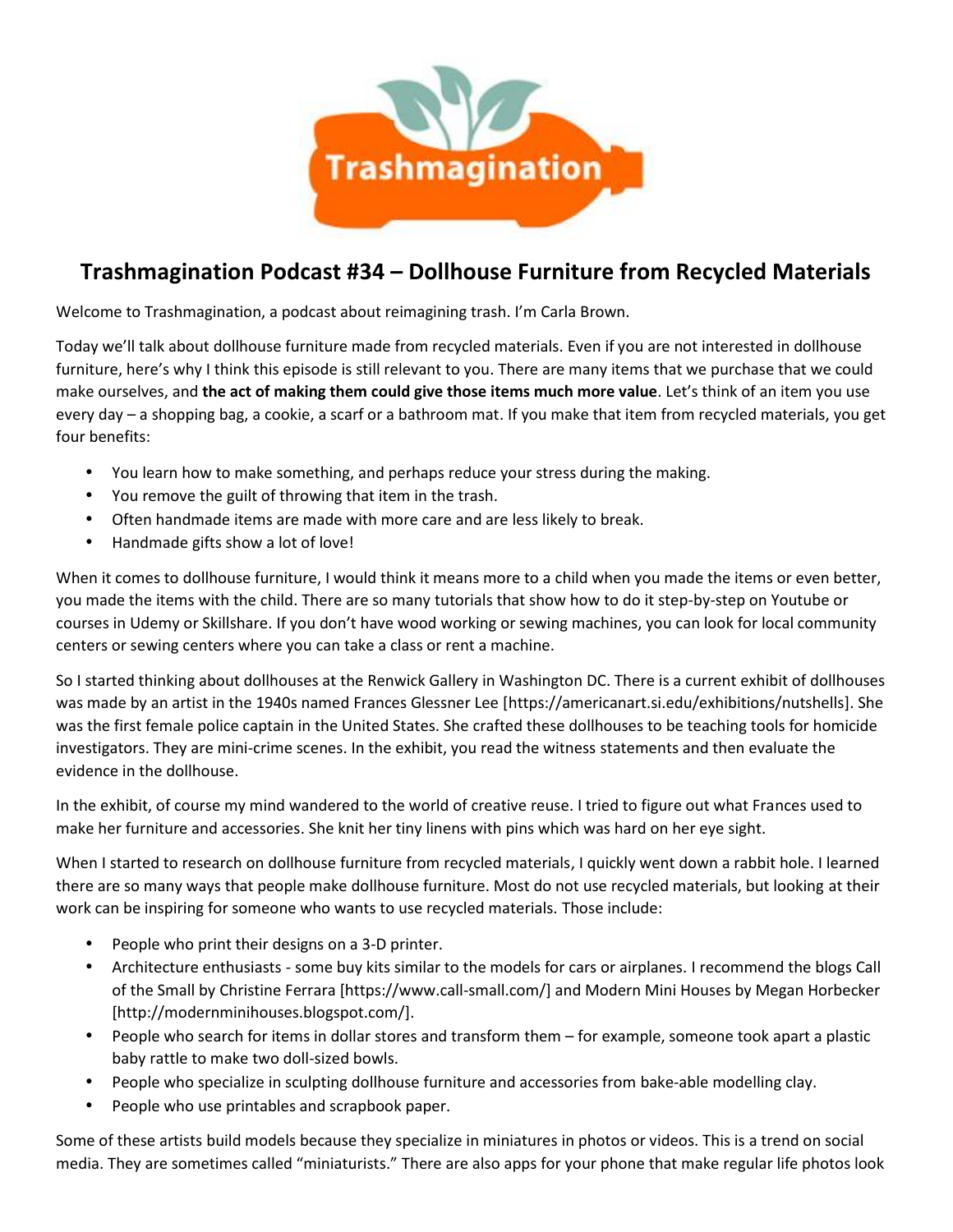like photos of miniature modes (such as Awesome Miniature). There is a whole genre of cooking shows where everything is done in miniature, sometimes cooking on stoves heated by candles (Examples: Miniature Space and Miniature Cusina).

While all those dollhouse makers are fascinating, I wanted to find people who use recycled materials. Here are my three favorite Youtube channels who do that.

The first is **Simple Kids Crafts** [https://www.youtube.com/user/simplekidscrafts]. Her creations are particularly ingenious. For example, she shows how to make a washing machine where you actually pour in water and wash your dolls clothes! It's made from a rectangular-shaped shampoo bottle. She has another video where she shows how she makes many kitchen appliances from plastic caps, including a blender, coffee maker, rice cooker and griddle.

Another Youtube channel which focuses on dollhouse crafts is **My Froggy Stuff** with 1.6 million subscribers [https://www.youtube.com/channel/UC9Q0dAjbhv0FbwvoHRSmjxA]. It's a mother-and-daughter team. Their dollhouses are mostly for Barbie-sized dolls. Most of their designs involve cardboard, paint and scrapbook paper. But some designs do involve creative reuse of plastic items. I was most impressed by the toilet they made from a dental floss container and the white lid of a Coffee Mate container.

The Youtube channel **The Square to Spare** [https://www.youtube.com/channel/UCs2kjJIccdYWWh4LvIafqug] teaches how to make realistic-looking musical instruments from popsicle sticks including an acoustic guitar and a violin. She also designed paving stones for her house from egg cartons and a typewriter where the keys are made from toothpicks.

| <b>Artist</b> | Link                                                         | <b>What They Made</b>             |
|---------------|--------------------------------------------------------------|-----------------------------------|
| <b>Name</b>   |                                                              |                                   |
| Joanne's      | https://www.youtube.com/channel/UCpG9R81Cos57Lp33KYoFy8A     | colorful bottles out of the tiny  |
| <b>Minis</b>  |                                                              | cylindrical bulbs from a broken   |
|               |                                                              | Christmas light string            |
| Vince         | https://www.youtube.com/watch?v=QUK3WQjOtYE                  | Couches and arm chairs from       |
| House         |                                                              | large plastic coffee or ice cream |
|               |                                                              | containers                        |
| Va-Voom       | http://www.vavoomvintage.net/2015/12/how-to-make-miniature-  | Pyrex dishes from the blister     |
| Vintage       | dollhouse-vintage.html                                       | packs of medication               |
| <b>Miss</b>   | http://misscutiepieinspiration.blogspot.se/2012/04/dockhus-  | Hardwood flooring from popsicle   |
| Cutiepie      | renovering-lagg-ett-tragolv-av.html                          | sticks                            |
| Shades of     | http://shadesoftangerine.blogspot.com/2013/02/recycled-mini- | Miniature boxed food items from   |
| Tangerine     | food-diy.html#!/2013/02/recycled-mini-food-diy.html          | junk mail                         |
| <b>Dolls</b>  | https://dollshousesandminis.blogspot.com.es/2012/06/how-to-  | Fancy plates by cutting out       |
| Houses and    | make-plates-for-your-dolls-house.html?m=1                    | images from magazines and         |
| <b>Minis</b>  |                                                              | modge podging them on to foam     |
|               |                                                              | or plastic caps                   |

Now here are some of my favorite dollhouse items and what they used to make them:

## **My Homemade Doll Furniture Experiments**

When I was a kid, my sister and I were obsessed with Strawberry Shortcake dolls. My grandmother taught us how to knit, and we made sleeping bags for our dolls. My grandmother also gave us two tiny doll beds made from a Sunlight dish soap bottle with a crocheted trim [http://trashmagination.com/crocheted-doll-bed-from-liquid-soap-container/]. I found a pattern for how to make this which I will feature in the show notes.

http://scribbit.blogspot.com/2009/03/how-to-make-dolls-bassinette-from.html